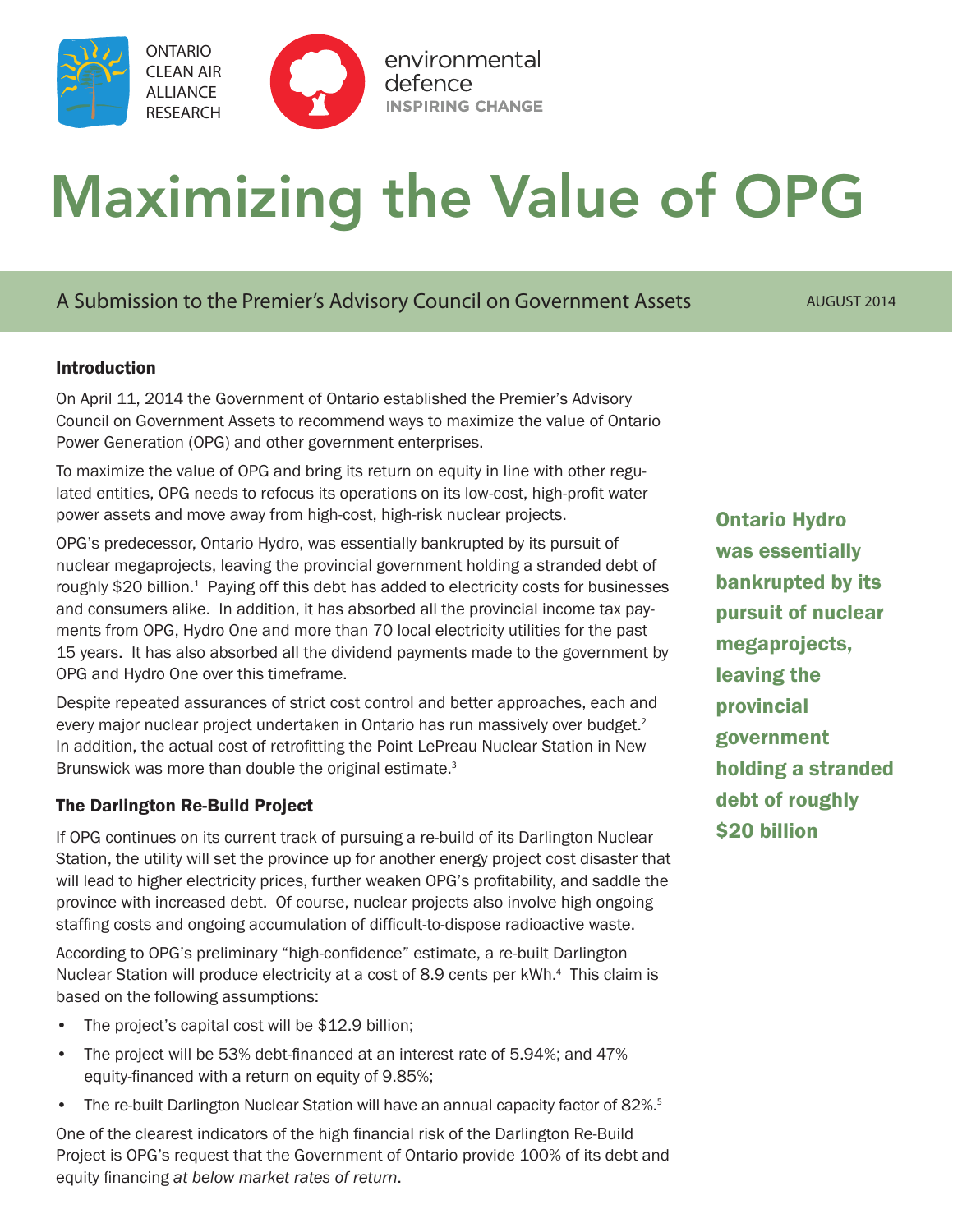Specifically, OPG is requesting that all of its debt financing be provided by the Ontario Electricity Financial Corporation (an agency of the Government of Ontario). In addition, it is requesting the Government of Ontario to provide 100% of the project's equity financing with a best case scenario return on equity of only 9.85%.<sup>6</sup> In contrast, according to CIBC World Markets Inc., the required return on equity for the private sector Bruce A retrofit project was 13.7% to 18.0% assuming that only 20-40% of the project was debt financed as opposed to the 53% debt financing OPG is requesting for Darlington.<sup>7</sup>

In addition, the actual cost of electricity from a re-built Darlington Nuclear Station is likely to be significantly greater than 8.9 cents per kWh since every major nuclear project in Ontario's history has gone massively over budget — on average by 2.5 times. In particular, the original Darlington project was 4.5 times over budget.<sup>8</sup> The current re-build project is already \$300 million over budget before any actual construction work has even begun (this overrun is factored into the per kWh price above).  $9$ 

According to Ontario's Long-Term Energy Plan, the Darlington Re-Build process must minimize "commercial risk on the part of ratepayers and the government".<sup>10</sup> Nevertheless, OPG is asking the Ontario Energy Board to approve a Darlington Re-Build process that will permit most of the cost overruns to be passed on to ratepayers and/or the government. Specifically, OPG will bear the primary risk with respect to over 93% of the project's costs. That is, less than 7% of the project will be undertaken by independent third-party contractors pursuant to fixed-price contracts.<sup>11</sup>

According to OPG, if the Darlington Re-Build Project goes over budget by 2.5 times, its cost of producing electricity will rise to 16.6 cents per kWh.<sup>12</sup>

Darlington cost overruns will lead to higher electricity prices for Ontario consumers and/ or a lower return on equity for OPG's sole shareholder — the Government of Ontario. That is, cost overruns will exacerbate OPG's already poor financial performance. According to the Dominion Bond Rating Service:

 "OPG's return on equity has been poor, ranging from -3% to 3% over the past five years, significantly below the level its regulated peers are typically allowed to earn in Ontario (8% to 10%)."<sup>13</sup>

Fortunately, Ontario's electricity needs can be met at a much lower cost by a combination of water power imports from Quebec and energy efficiency investments.

## A Long-Term Electricity Contract with Hydro Quebec

In 2013, Hydro Quebec exported 32 billion kWh of electricity. Most of these export sales were to the U.S., and 92% of these export sales were pursuant to short-term contracts.<sup>14</sup>

As a result of the shale gas revolution, which has dramatically reduced the cost of natural gas-fired electricity generation in the United States, the average price of Hydro Quebec's exports fell by more than 50% between 2008 and 2013.<sup>15</sup>

According to the Commission sur les enjeux energetiques du Quebec, Hydro Quebec can only obtain high prices for its exports during the 300 peak demand hours of each year. As a result of transmission constraints, Quebec can export a maximum of 10 billion kWh per year during this window or less than one-third of its current total export supply. Its remaining export power is sold at an average price of just 3 cents per kWh.<sup>16</sup>

The Commission is forecasting that Hydro Quebec will be exporting increasing amounts of low-cost power over the next eight years as its supplies grow but export prices remain flat. Specifically, it projects a 50% increase in exports that will be sold at the low off-peak price of 3 cents per kWh between now and 2022.

OPG wants ratepayers and the provincial government to cover cost overruns for the Darlington rebuild project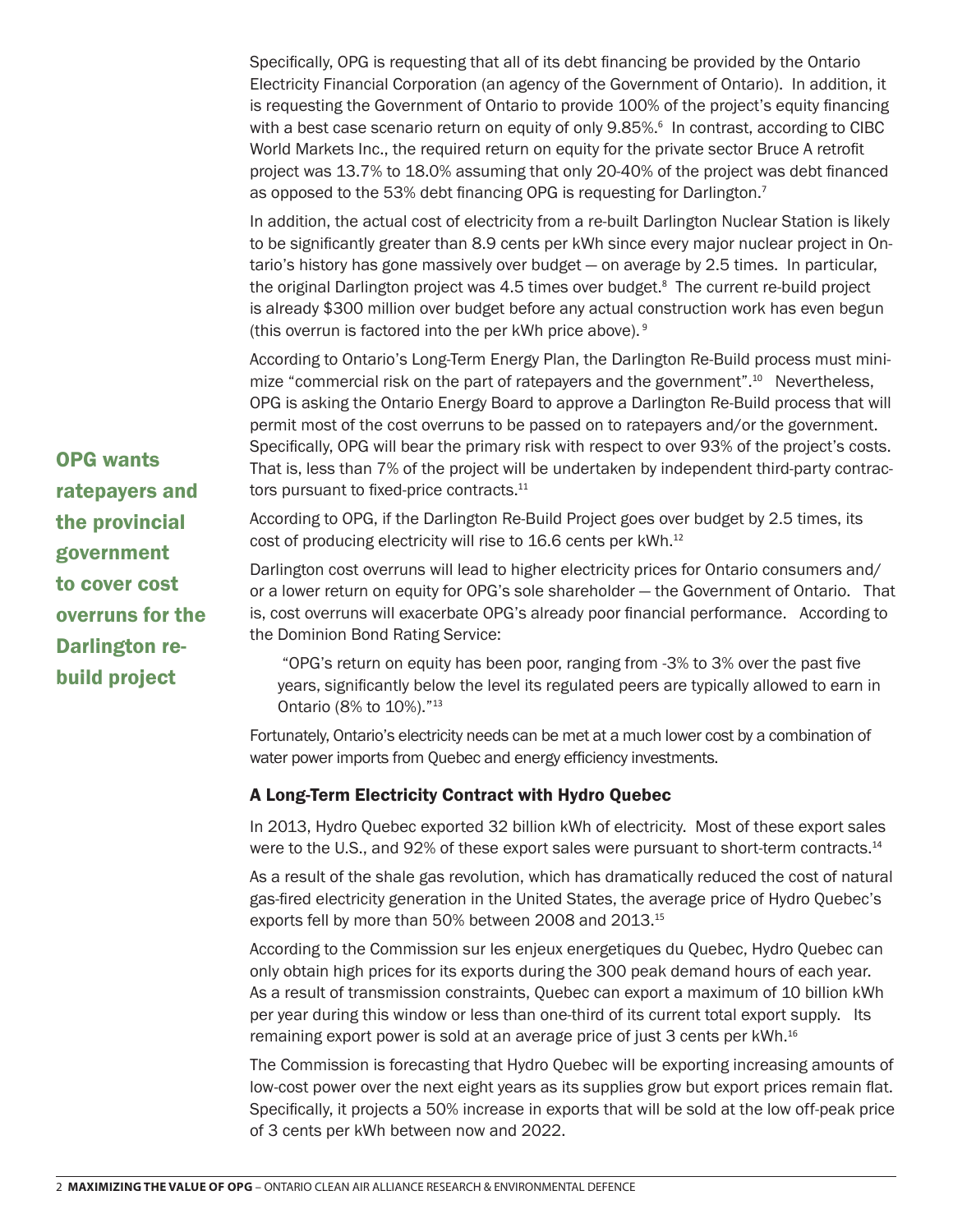

#### Forecast of Hydro Quebec Electricity Exports at 3 Cents per kWh<sup>17</sup>

Since the cost of re-building Darlington will be at least three times greater than the price of most of Hydro Quebec's exports to the U.S., there are potentially huge economic benefits for Ontario and Quebec from increased electricity trade between our two provinces.

Currently, the electricity transfer capacity between Ontario and Quebec is 2,788 megawatts (MW).<sup>18</sup> This is a direct connection between the high-voltage systems in each province, the equivalent of two superhighways  $-$  such as Highway 401 and Route 20  $-$  connecting at the provincial border. Therefore Ontario can import 24.4 billion kWh of electricity per year from Quebec using the existing transmission infrastructure.

In 2013 the total output of the Darlington Nuclear Station was 25.1 billion kWh.<sup>19</sup> This means that electricity imports from Quebec could displace 97% of Darlington's annual output.

By making it possible to cancel the high-cost Darlington Re-Build Project, Quebec electricity exports could save Ontario at least \$2.172 billion per year.<sup>20</sup> On the other hand, shifting electricity exports from the U.S. to Ontario would cost Hydro Quebec \$732 million per year.<sup>21</sup> Therefore the net economic benefit to Canada would be at least \$1.44 billion per year (\$2.172 billion - \$732 million). If this net benefit were split equally between Ontario and Quebec, each province would come out ahead by \$720 million per year. Over a 20 year contract term, this would be a \$14.4 billion gain for each province.

An equal benefit split could be made operational by a long-term contract that would allow Ontario to purchase water power from Quebec at a rate of 5.95 cents per kWh. For Ontario, this rate would represent a saving of more than 30% over the cost of power from a re-built Darlington Nuclear Station. For Quebec, it represents a virtual doubling of the rate it currently earns for the bulk of its power exports.

## Closing the Gap with Energy Efficiency

As discussed above, water power imports from Quebec have the potential to displace the equivalent of 97% of Darlington's output without the need to build additional transmission capacity between our two provinces. The remaining 3% could be replaced by increasing Ontario's energy efficiency.

According to the Ontario Power Authority, energy efficiency programs can save electricity at an average cost of only 3.5 cents per kWh.<sup>22</sup> Therefore replacing 3% of Darlington's output by increasing our energy productivity will save consumers an additional \$37.8 million per year.<sup>23</sup>

**Electricity** imports from Quebec could displace 97% of Darlington's annual output